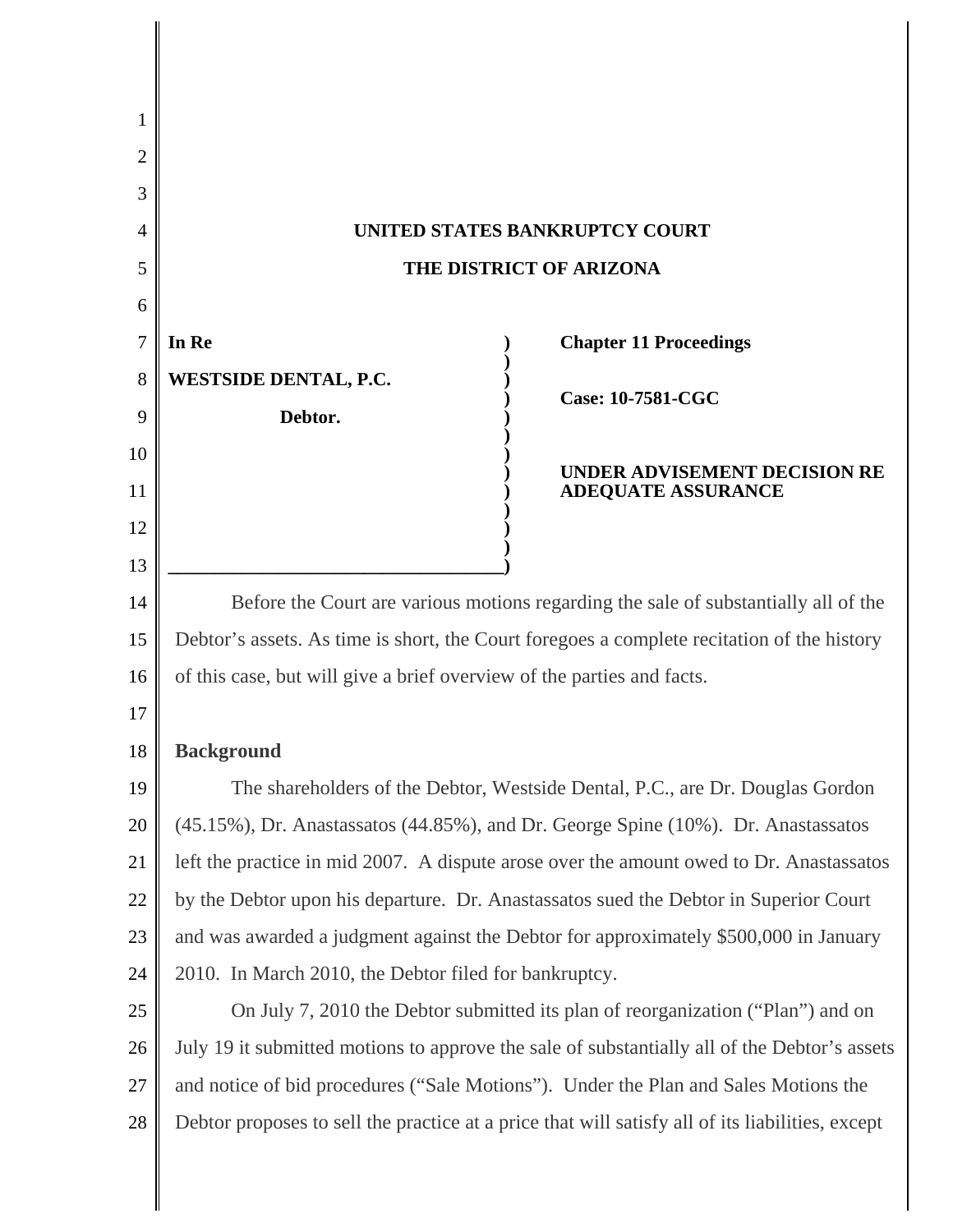1 2 for the \$500,000 owing to Dr. Anastassatos. The initial bidder is shown as Smile Fitness, PLLC, an entity owned and controlled by Dr. Gordon.

3 4 5 Unsurprisingly, Dr. Anastassatos objected to the Sale Motions. Importantly, Dr. Anastassatos objected to many of the bidding procedures claiming that they were designed to prevent him from making a competitive bid.

6 7 8 9 10 The Court held an initial hearing on the matter on August 23, 2010. During the hearing the Court advised the parties that he was seriously considering appointing a trustee if the parties could not agree to an appropriate bid procedure before the next hearing before the Court. The Court set a continued hearing date for September 13, 2010.

11 12 13 14 15 16 17 18 19 20 At the continued hearing it was apparent that the parties had not agreed to bid procedures. When asked by the Court why a trustee should not be appointed the Debtor replied that Dr. Anastassatos' bid would be dependent on the assumption of the lease and that the time period to assume would expire on September 20, 2010. Thus, a trustee would not have ample time to familiarize herself with the case before the lease would be rejected as a matter of law. All parties agreed that the current assumption deadline is September 20, 2010. When pressed by the Court, Sun Construction, Limited ("Landlord") stated that it would not extend the time to assume the lease. Further, it claimed that an assumption by Dr. Anastassatos would not offer adequate assurance of future performance as required under 11 U.S.C. §365(f)(2)(B).

21 22 23 24 25 Because of the compressed time frame, the Court immediately held an evidentiary hearing to determine if Dr. Anastassatos or his designee has the financial wherewithal to offer adequate assurance to the Landlord. Dr. Anastassatos testified and presented evidence at the hearing. The Court took the matter under advisement at the conclusion of the hearing and set September 20, 2010 as a continued hearing date on these matters.

- 26
- 27
- 28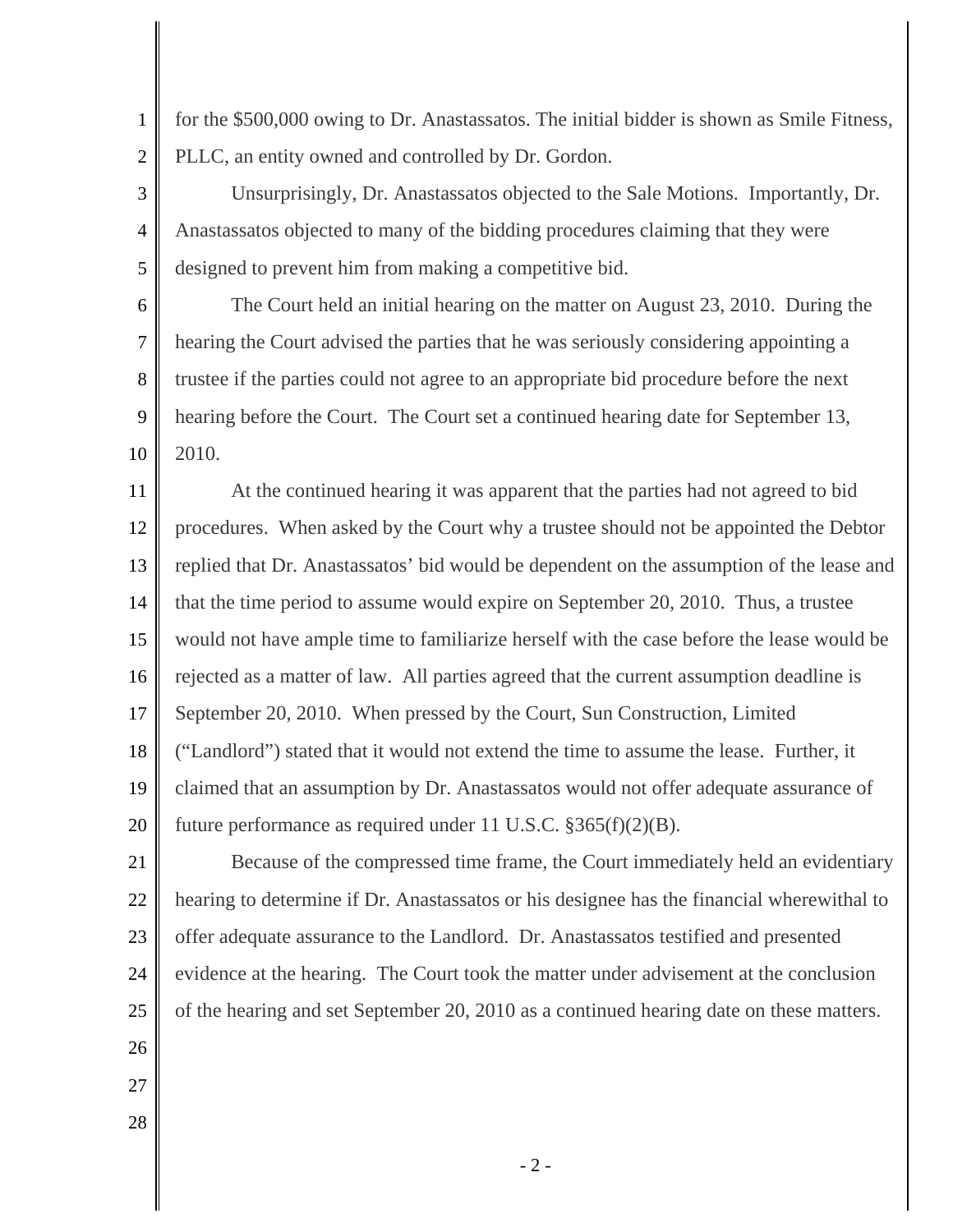## 1 **Analysis**

2 3 4 5 6 Pursuant to §365(f)(2)(B) an executory contract can be assigned only if "adequate assurance of future performance by the assignee of such contract or lease is provided, whether or not there has been a default in such contract or lease." To purchase the Debtor's assets Dr. Anastassatos formed Tooth Gypsy, PLLC. Dr. Anastassatos must show that Tooth Gypsy can offer adequate assurance to the Landlord.

7 8 9 10 11 12 13 14 15 Dr. Anastassatos testified that he currently owns and operates a dental practice in Ahwatukee, ECA Investments LLC ("ECA"), which he works at three-and-a-half days a week. By comparison, the Debtor operates seven days a week; including evenings. Dr. Anastassatos claims that he can effectively operate both practices because he will spend mornings in Ahwatukee, evenings and weekends at the Debtor, and will hire new dentists. To acquire the Debtor's assets, Dr. Anastassatos formed Tooth Gypsy. As such, it has no financial history or records. A review of Dr. Anastassatos' financial records and Tooth Gypsy's business plan show the Landlord will not be given adequate assurance.

16 17 18 19 20 21 22 23 24 Dr. Anastassatos' statement of financial condition and ECA's profit and loss statement do not show an ability to subsidize Tooth Gypsy's operation. First, the financial records are incomplete and unreliable with many of the assets self valued and lacking appraisals. For instance, the financial statement shows a monthly salary of \$12,000 and Dr. Anastassatos testified that, but for July 2010, his 2010 monthly salary was approximately \$12,000. However, ECA's profit and loss statement for January through July 2010 shows Dr. Anastassatos' salary as just over \$6,600 per month and the ECA profit and loss statement for July 1, 2010 through August 17, 2010 shows a sixweek salary of only \$3,108. These numbers do not match.

25 26 27 28 Further, Dr. and Mrs. Anastassatos list an \$8,350 monthly payment to Village Bank on their financial statement. But, the Village Bank payments are on a debt owed by ECA. Because of these inconsistencies, the Court has little faith in the accuracy of Dr. Anastassatos' financial statements

- 3 -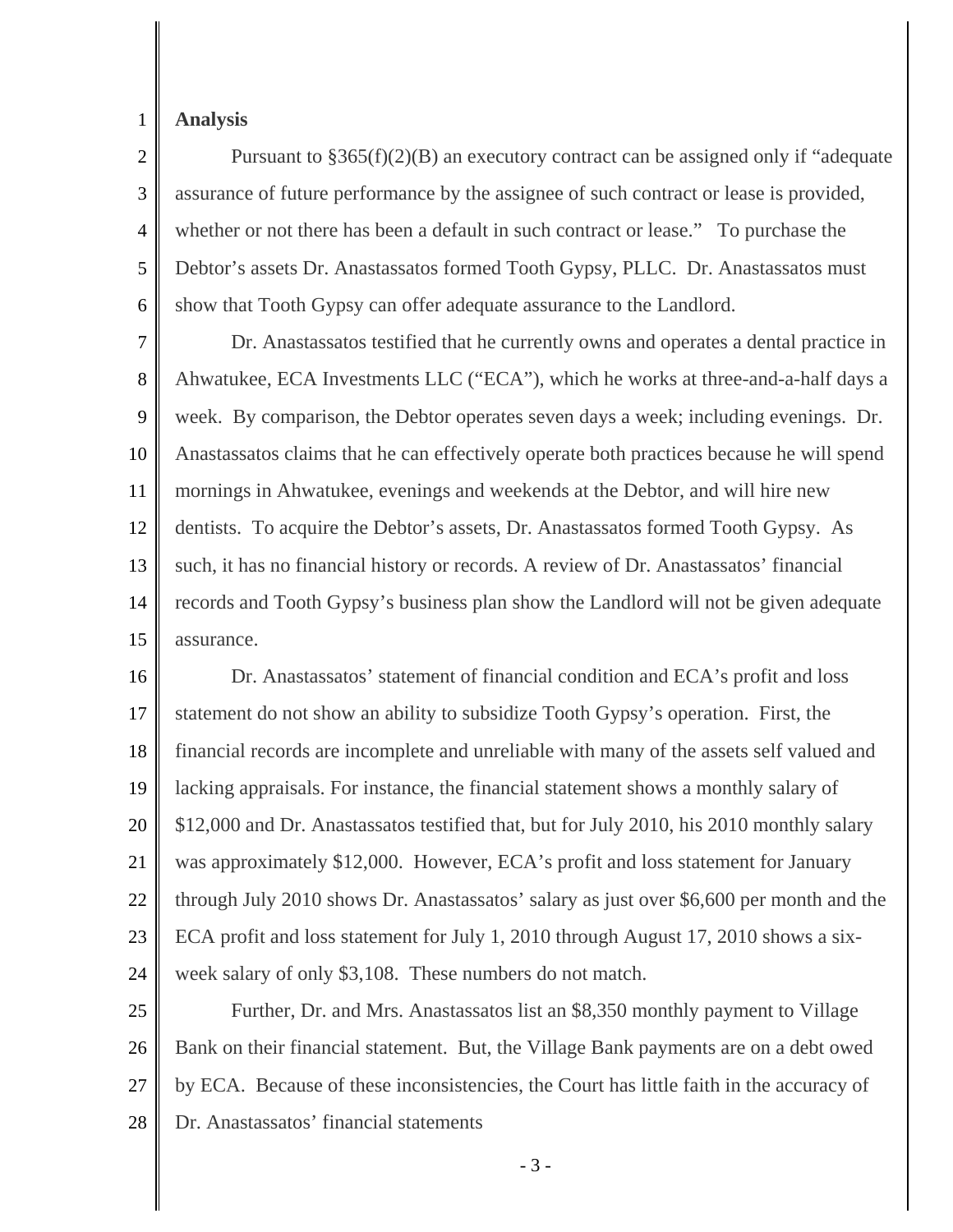1 2 3 4 5 6 7 8 9 10 11 12 Tooth Gypsy's business plan is similarly deficient. Neither Dr. Anastassatos nor Tooth Gypsy has experience in running multiple dental practices at multiple locations. Further, the assumptions contained in the business plan are uncertified by a financial professional. Moreover, the Plan states that the practice will require \$50,000 in start up capital. It is unclear to the Court whether this is an investment, a loan, or some other sort of funding mechanism. The business plan also indicates that the purchase of the practice requires a loan. However, there is no detail regarding the amount of the loan, payment terms, interest rate or other pertinent details. The Court also notes that loan repayment is not shown as a line item on the expenses of the practice. Additionally, there are no disciplined pro forma containing projections of future performance. There is a yearly pro forma, but this lacks the monthly detail showing how the business will survive on a month to month basis.

13 14 15 16 17 18 19 20 21 Finally, Tooth Gypsy plans on hiring dentists to provide services when Dr. Anastassatos is unavailable, but there is no detail on how this will be accomplished. Currently, there are no concrete commitments from dentists that they will practice at Tooth Gypsy. Dr. Anastassatos does not detail how much time he will commit to running the businesses versus serving his patients. The business plan does list annual "Doctor's Salaries" of just over \$200,000. Based on Dr. Anastassatos' testimony of his own salary, the Court assumes that one or possibly two additional dentists could be hired for this amount. But nowhere in the business plan does Dr. Anastassatos explain how he will operate a seven day a week dental practice on this level of staffing.

22

## 23 **Conclusion**

24 25 26 27 28 In the end, the Court does not doubt that Dr. Anastassatos, via Tooth Gypsy, sincerely believes he can purchase Westside Dental and run it professionally and profitably. However, viewing Dr. Anastassatos' financial condition and Tooth Gypsy's business plan objectively, the Court concludes that it cannot provide adequate assurance to the Landlord.

- 4 -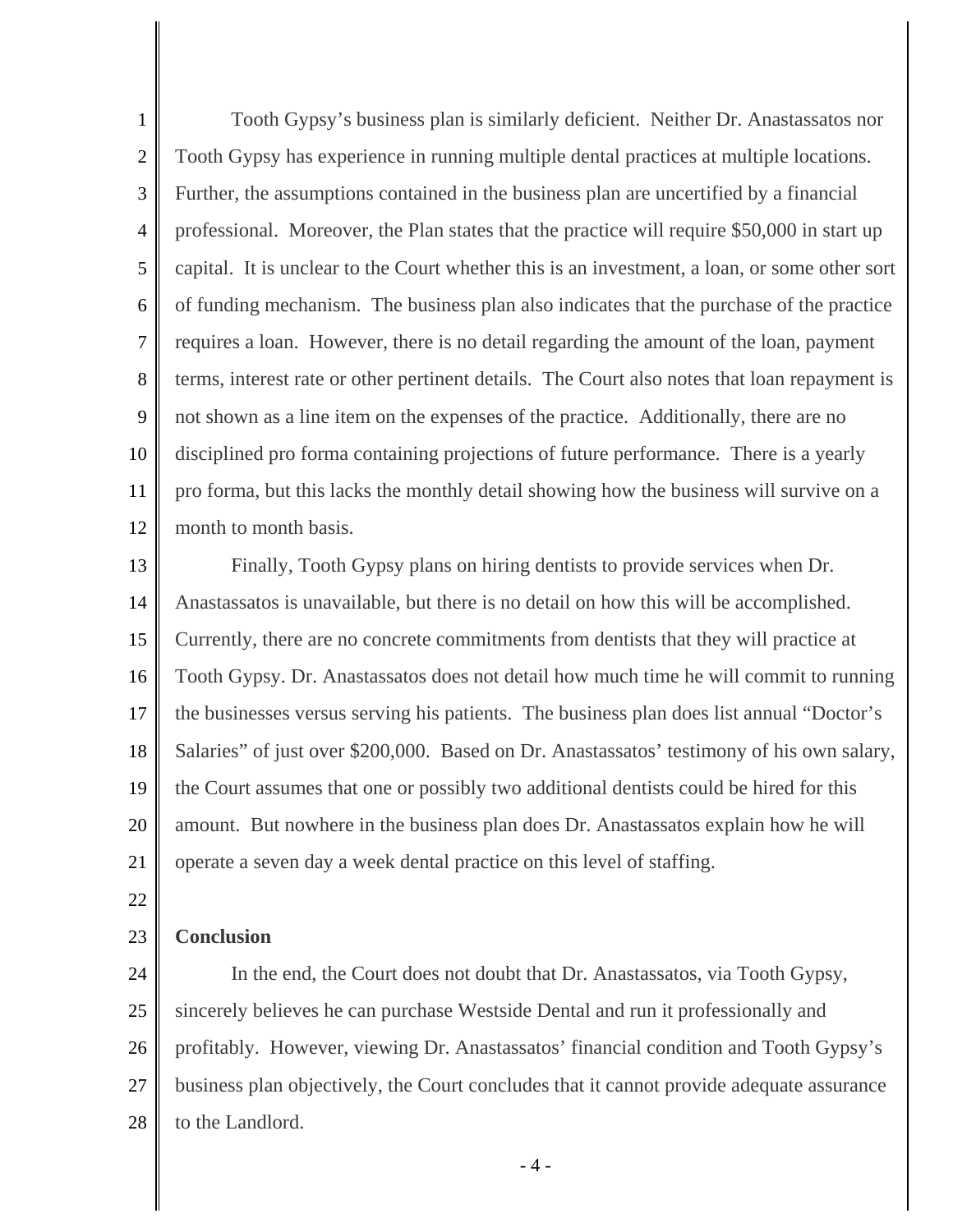| $\mathbf{1}$   | The continued hearings currently scheduled for September 20, 2010 are vacated.           |
|----------------|------------------------------------------------------------------------------------------|
| $\overline{c}$ | Debtor's counsel is directed to schedule and notice a new continued hearing date and     |
| 3              | time.                                                                                    |
| 4              | Nothing in this decision should be construed as approving the Plan or the Sale           |
| 5              | Motions or determining that the Plan and Sale Motions have been undertaken in good       |
| 6              | faith.                                                                                   |
| 7              |                                                                                          |
| 8              | So ordered.                                                                              |
| 9              | DATED: September 17, 2010                                                                |
| 10             | Weavent Can                                                                              |
| 11             | CHARLES G. CASE II<br>UNITED STATES BANKRUPTCY JUDGE                                     |
| 12             |                                                                                          |
| 13             |                                                                                          |
| 14             |                                                                                          |
| 15             |                                                                                          |
| 16             | <b>COPY</b> of the foregoing mailed by the BNC and/or<br>sent by auto-generated mail to: |
| 17             | Westside Dental, P.C.                                                                    |
| 18             | 8284 W. Union Hills Dr.<br>Glendale, AZ 8530,                                            |
| 19             | Debtor                                                                                   |
| 20             | <b>LAWRENCE D. HIRSCH</b><br>DeCONCINI McDONALD YETWIN & LACY, PC                        |
| 21             | 7310 N 16TH ST #330<br>PHOENIX, AZ 85020,                                                |
| 22             | Debtors                                                                                  |
| 23             | Carolyn J. Johnsen<br>Todd M. Adkins                                                     |
| 24             | JENNINGS, STROUSS & SALMON, P.L.C.<br>One East Washington Street, Suite 1900,            |
| 25             | Attorneys for Dr. Efthimios Anastassatos and Gwen Anastassatos                           |
| 26             | RICHARD J. CUELLAR<br>OFFICE OF THE U.S. TRUSTEE                                         |
| 27             | 230 N. FIRST AVE., #204<br>PHOENIX, AZ 85003-1706                                        |
| 28             |                                                                                          |